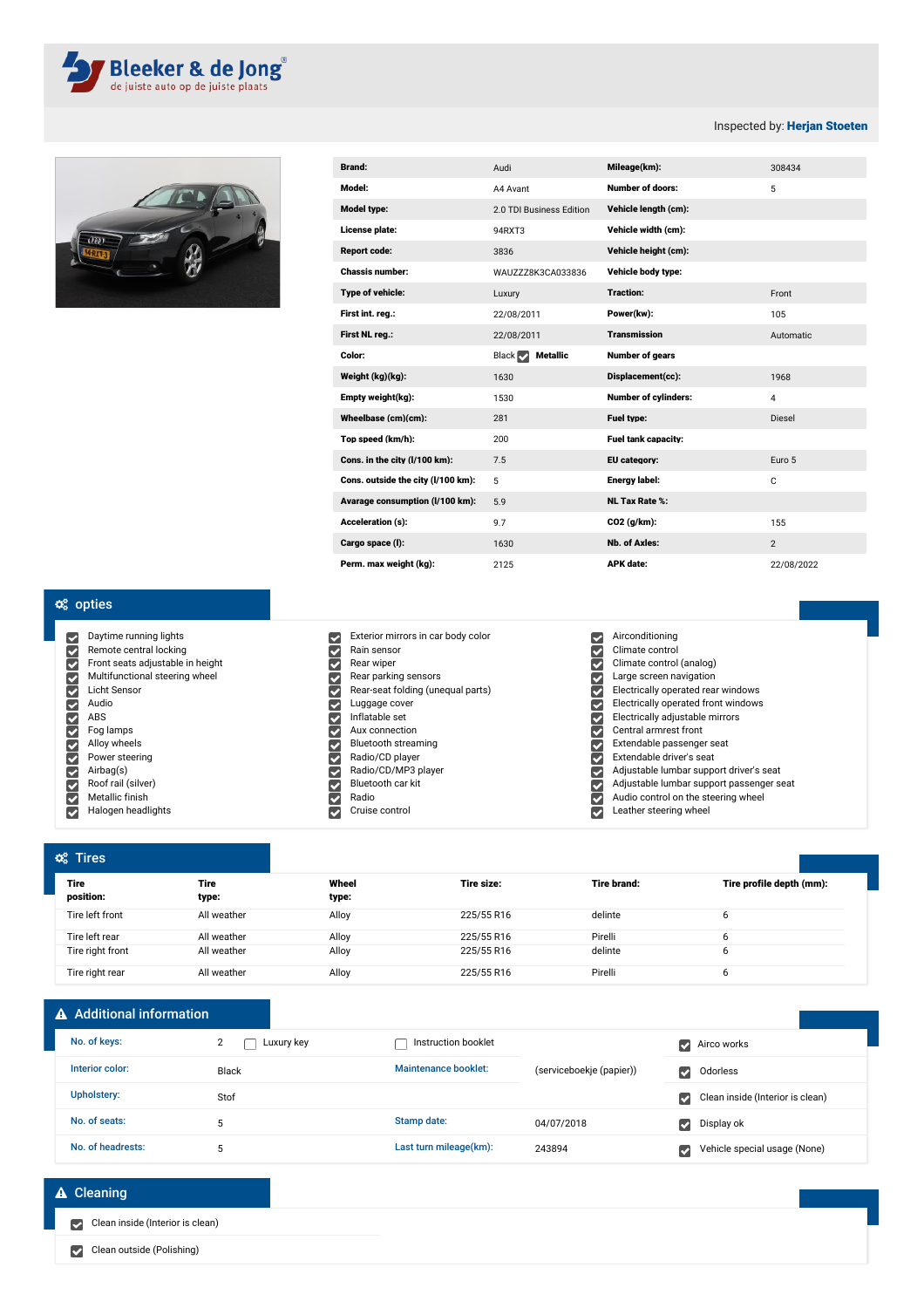## Comages

## Not acceptable











Front bumper - Scratch Front left rim - Scratch

Damages

## **8** Acceptable

## $\phi_{s}^{s}$  Extra options

 $rac{1}{2}$ 















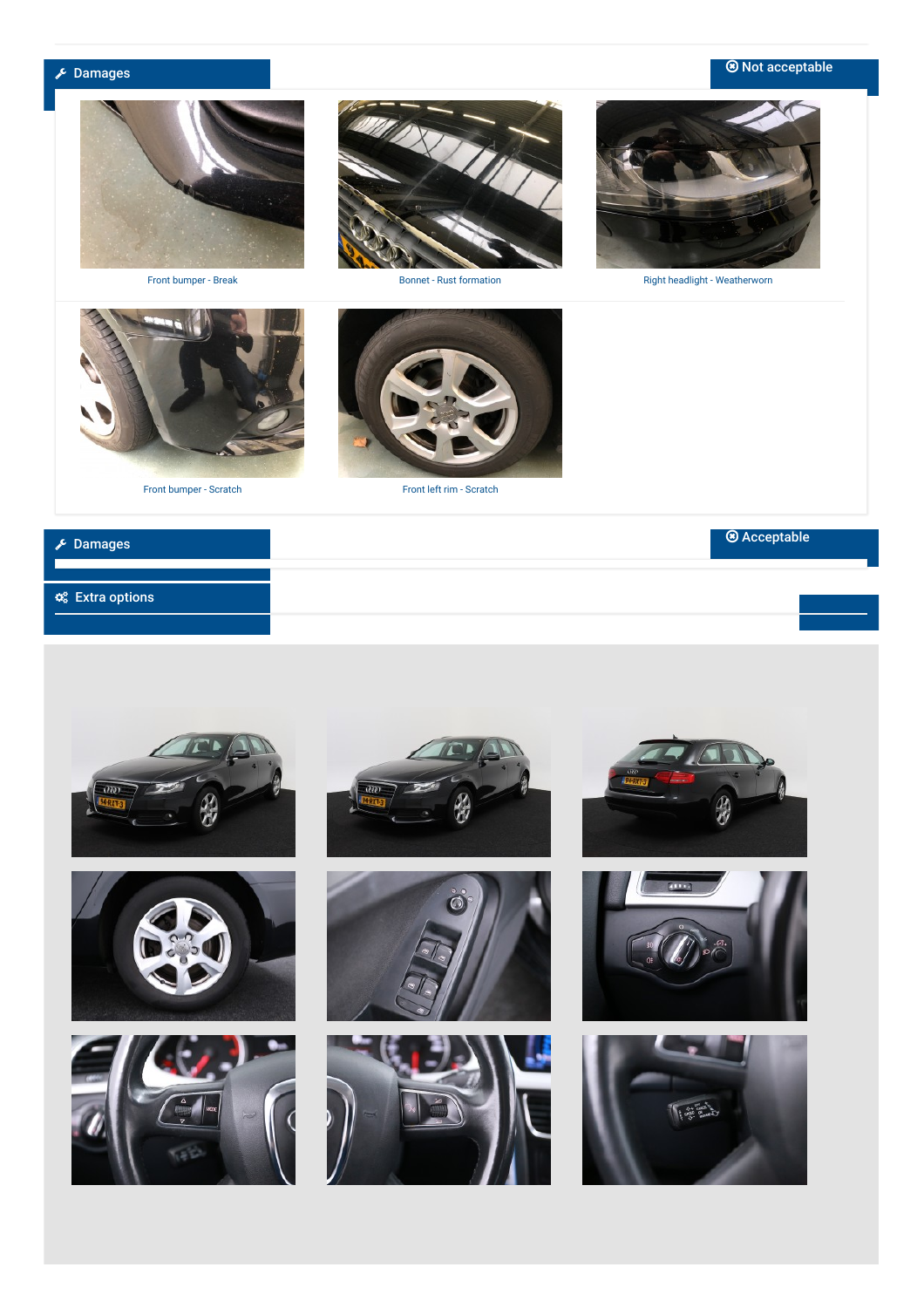